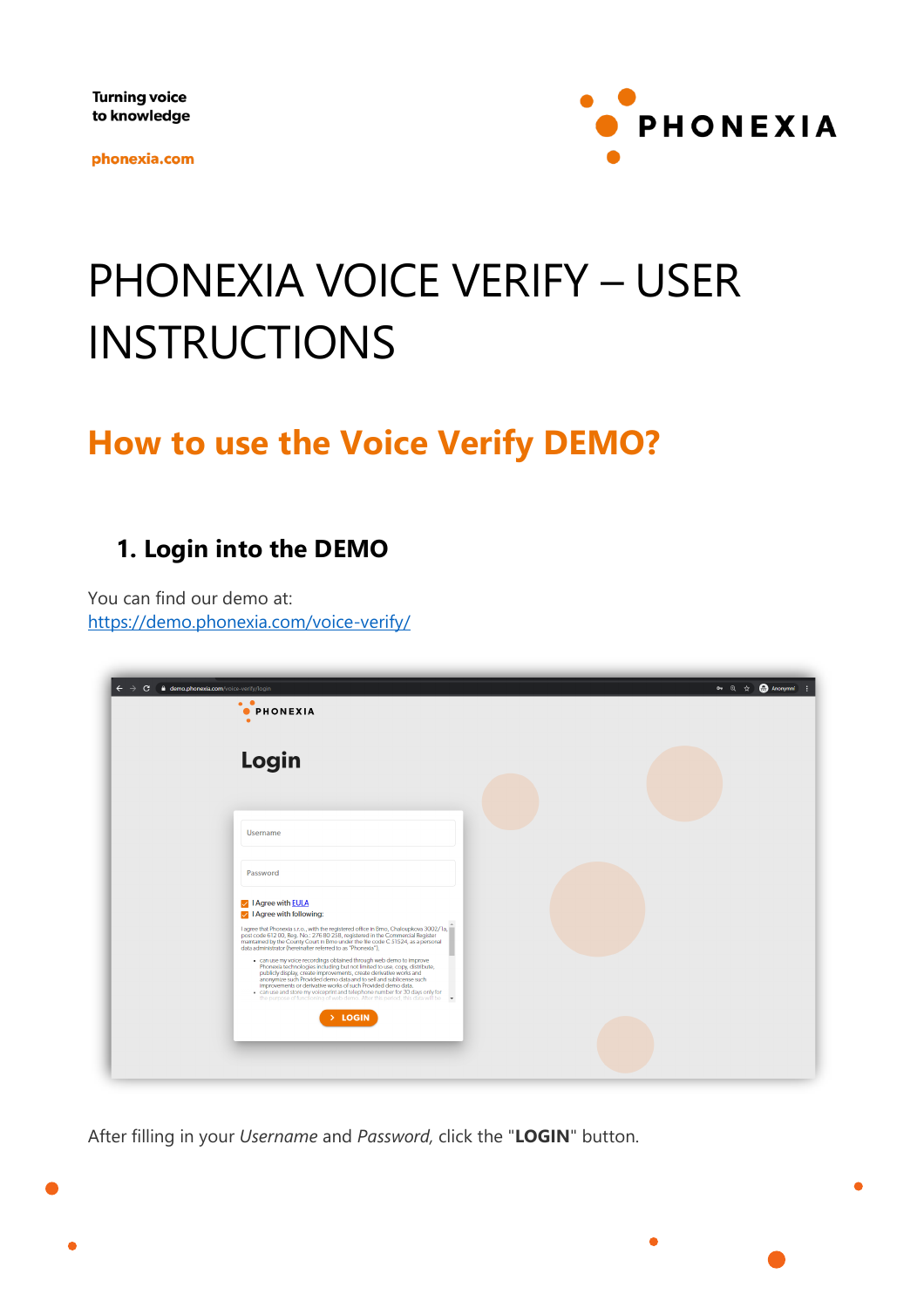

ó

### **2. Create a new voiceprint**

| demo.phonexia.com/voice-verify/home<br>$\mathbf{C}$<br>$\bullet$ . $\bullet$<br><b>OPHONEXIA</b> | <b>@</b> Anonymní<br>07 Q ☆<br>$\equiv$ |
|--------------------------------------------------------------------------------------------------|-----------------------------------------|
| <b>Voiceprints</b>                                                                               |                                         |
| Please start with creating your voiceprint.                                                      |                                         |
| + CREATE A VOICEPRINT                                                                            |                                         |
|                                                                                                  |                                         |
|                                                                                                  |                                         |
|                                                                                                  |                                         |

To create a new client, press the "**CREATE VOICEPRINT**" button and a new window will pop up:

| demo.phonexia.com/voice-verify/home<br>c<br>$\bullet$ $\bullet$<br><b>PHONEXIA</b><br>$\bullet$                                                                                                                                                                                                   | <b>Anonymní</b><br>07 Q ☆<br>$\equiv$ |
|---------------------------------------------------------------------------------------------------------------------------------------------------------------------------------------------------------------------------------------------------------------------------------------------------|---------------------------------------|
| <b>Voiceprints</b>                                                                                                                                                                                                                                                                                |                                       |
| $\times$<br>Create a New Voiceprint<br>Please start with creating yo<br>Name<br>My Name<br>+ CREATE A V<br>Phone number<br>+420723<br>Remember for future sessions<br>Please prepare your phone device, click the call button,<br>and wait for the call to start the enrollment.<br><b>L</b> CALL |                                       |

In this window please fill in your *Name* and *Phone number*.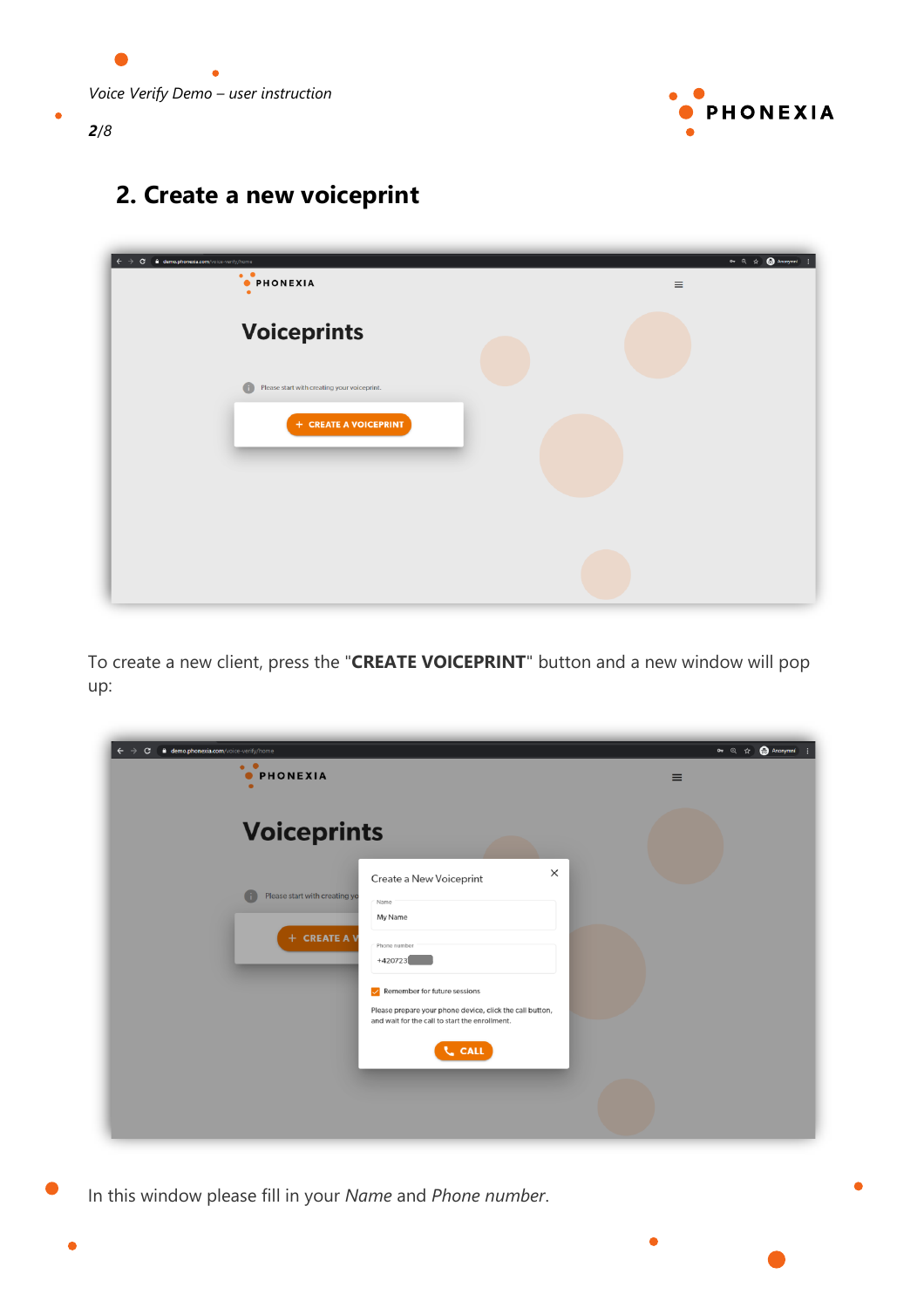

If *Remember for future sessions* remains unchecked, this client will only be available for one login session. After you log out, all information about this client will be erased. We recommend ticking this button to be able to use this client next time you log in again.

When done, click on the "**CALL**" button.

### **3. Enrollment**

The first step of verification is enrollment. This means that your voiceprint is stored in the database. In the next calls you can be verified by comparing the voice from those calls with the voiceprint made during enrollment. Enrollment is done only once for each client.

After pressing the "**CALL**" button, a new screen will pop up and at the same time you will receive a phone call from our DEMO:



When the call is answered, there will be a short automatic voice message saying "*This is the Phonexia voice authentication DEMO, please be ready to enroll your voice over the next 20 seconds. Please speak.*" encouraging you to start talking to our DEMO.

#### *What to talk about?*

Basically anything, in any language you prefer. Our technology is **language-, accent-, text-, and channel-independent**.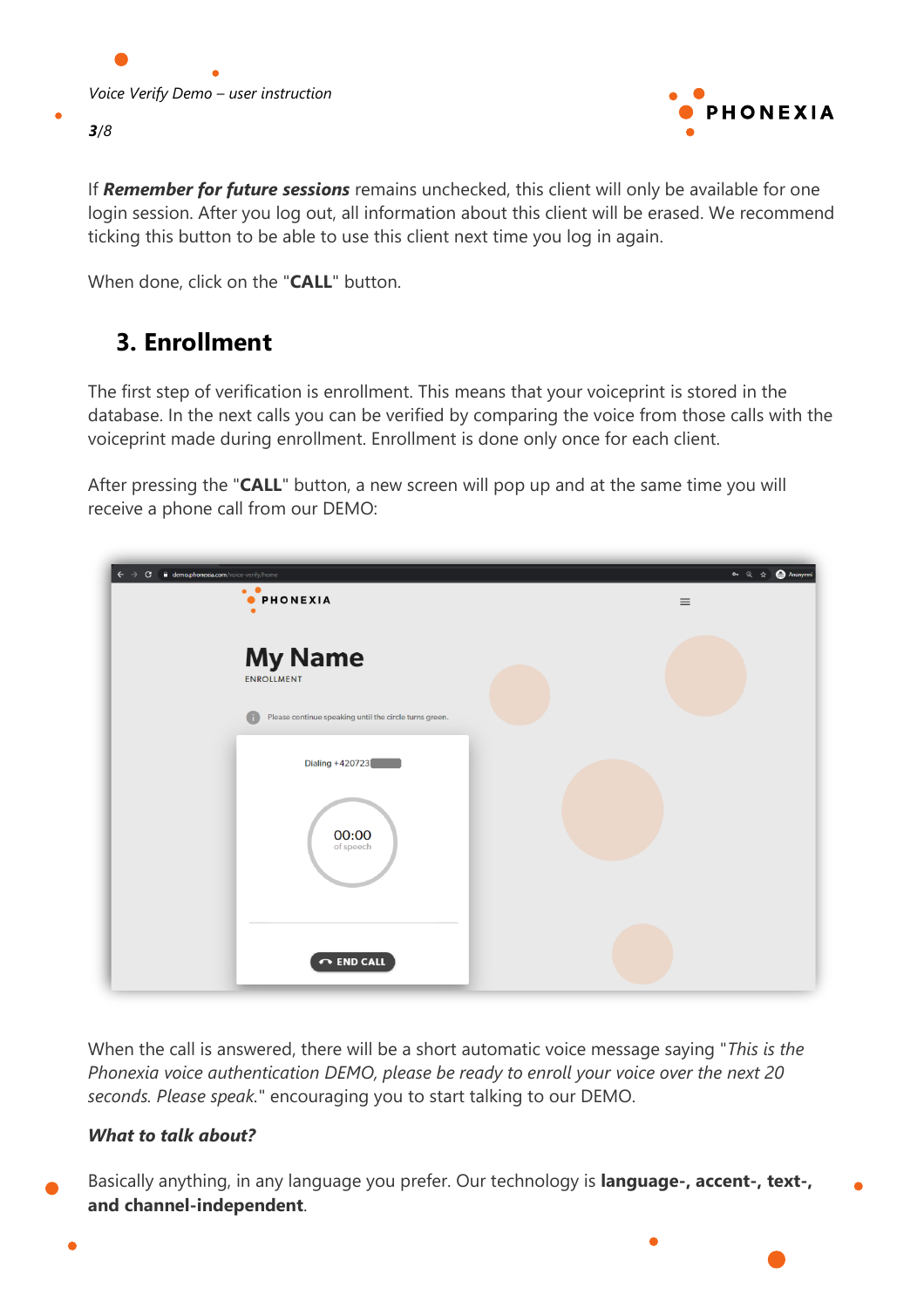



A few possible topics:

- your regular day
- hobbies
- work
- your city

We advise not to read a pre-prepared text.

To be successfully enrolled into our DEMO, at least **20 seconds of net speech** are required. While speaking, you can see the length of net speech inside the coloured circle. At the same time, you can see the length of the whole call above the circle. After 20 seconds of net speech have been collected, the circle will turn green as below:

| demo.phonexia.com/voice-verify/home<br>$\mathbf{C}$<br>$\bullet$ $\bullet$<br><b>O</b> PHONEXIA | <b>@</b> Anonymní<br>• ◎ ☆<br>$\equiv$ |
|-------------------------------------------------------------------------------------------------|----------------------------------------|
| <b>My Name</b><br><b>ENROLLMENT</b>                                                             |                                        |
| Please continue speaking until the circle turns green.<br>Œ                                     |                                        |
| Calling +420723<br>for 00:28                                                                    |                                        |
| $00:21$<br>of speech                                                                            |                                        |
| mmmmmm<br>$\leftrightarrow$ END CALL                                                            |                                        |

Now it is possible to end the call by clicking "**END CALL**". If you want to make your voiceprint more robust, you can continue speaking. The more net speech is contained in the voiceprint, the better verification results are expected.

### **4. Verification**

To proceed to the verification itself, click the "**CONTINUE**" button and check if the user with your name was added to the list: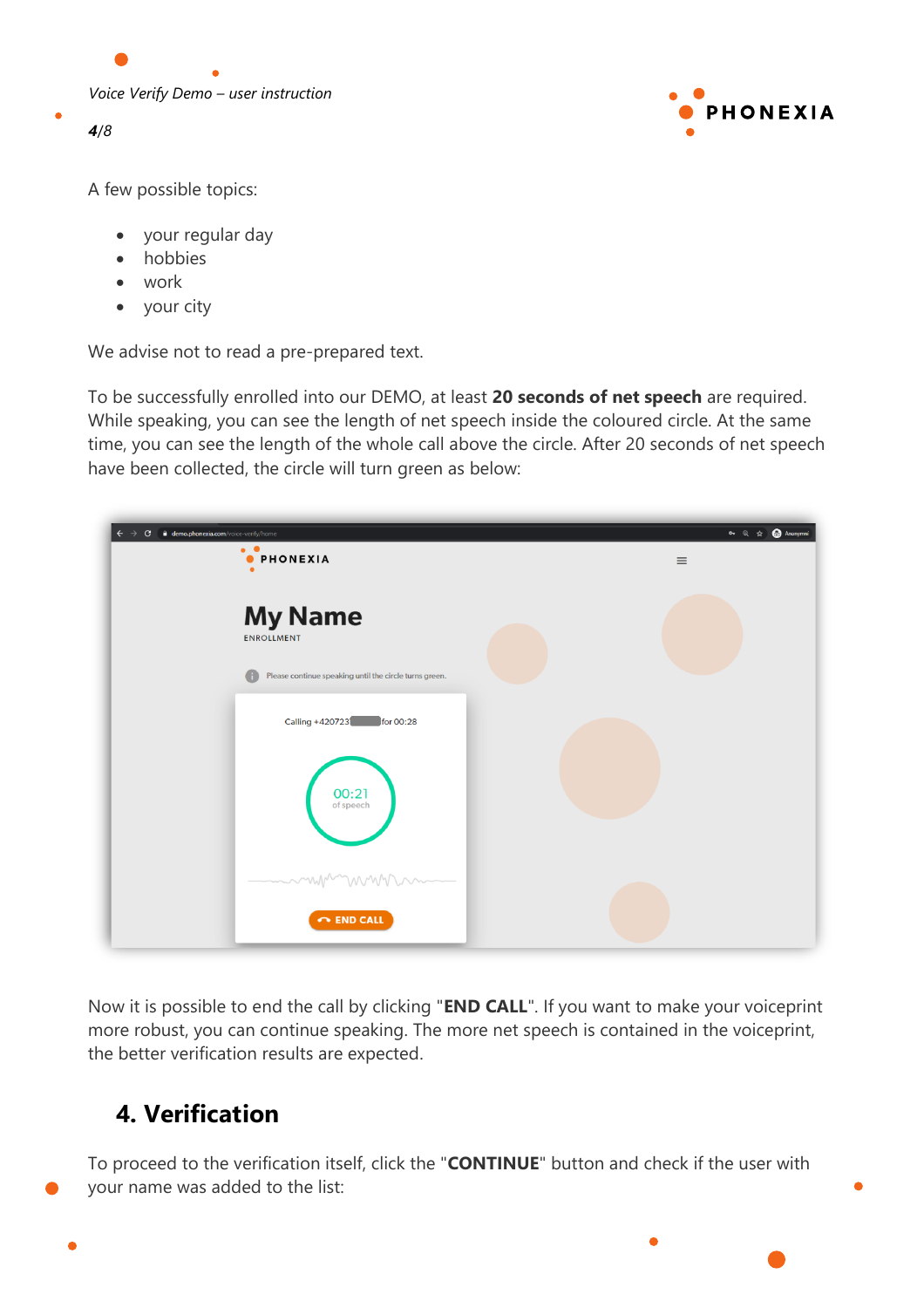*Voice Verify Demo – user instruction*



¢



 $\bullet$ 

| demo.phonexia.com/voice-verify/home<br>$\mathbf{C}$<br>$\bullet$ $\bullet$<br><b>PHONEXIA</b>     | Anonymní :<br>00 Q ☆<br>$\equiv$ |
|---------------------------------------------------------------------------------------------------|----------------------------------|
| <b>Voiceprints</b>                                                                                |                                  |
| Click the VERIFY button to verify your voice based on<br>your previously created voiceprint.<br>G |                                  |
| <b>My Name</b><br>$+420723$<br>$\checkmark$<br>+ CREATE ANOTHER VOICEPRINT                        |                                  |
|                                                                                                   |                                  |
|                                                                                                   |                                  |
|                                                                                                   |                                  |

By clicking on the row with the new client, more information will be displayed:

| demo.phonexia.com/voice-verify/home<br>c<br>$\bullet$ $\bullet$<br><b>PHONEXIA</b><br>$\bullet$           | <b>A</b> Anonymní<br>◎ Q ☆<br>$\equiv$ |
|-----------------------------------------------------------------------------------------------------------|----------------------------------------|
| <b>Voiceprints</b>                                                                                        |                                        |
| Click the VERIFY button to verify your voice based on<br>your previously created voiceprint.<br>G         |                                        |
| $+420723$<br><b>My Name</b><br>$\wedge$<br>Speech length: 23.36s<br>Persistent voiceprint<br>Phone number |                                        |
| +420723728323<br>Prepare your phone device to receive the call.<br><b>L</b> VERIFY<br>$\times$ DELETE     |                                        |
| + CREATE ANOTHER VOICEPRINT                                                                               |                                        |
|                                                                                                           |                                        |

By clicking the "**DELETE**" button, the selected client and his voiceprint will be erased from the database.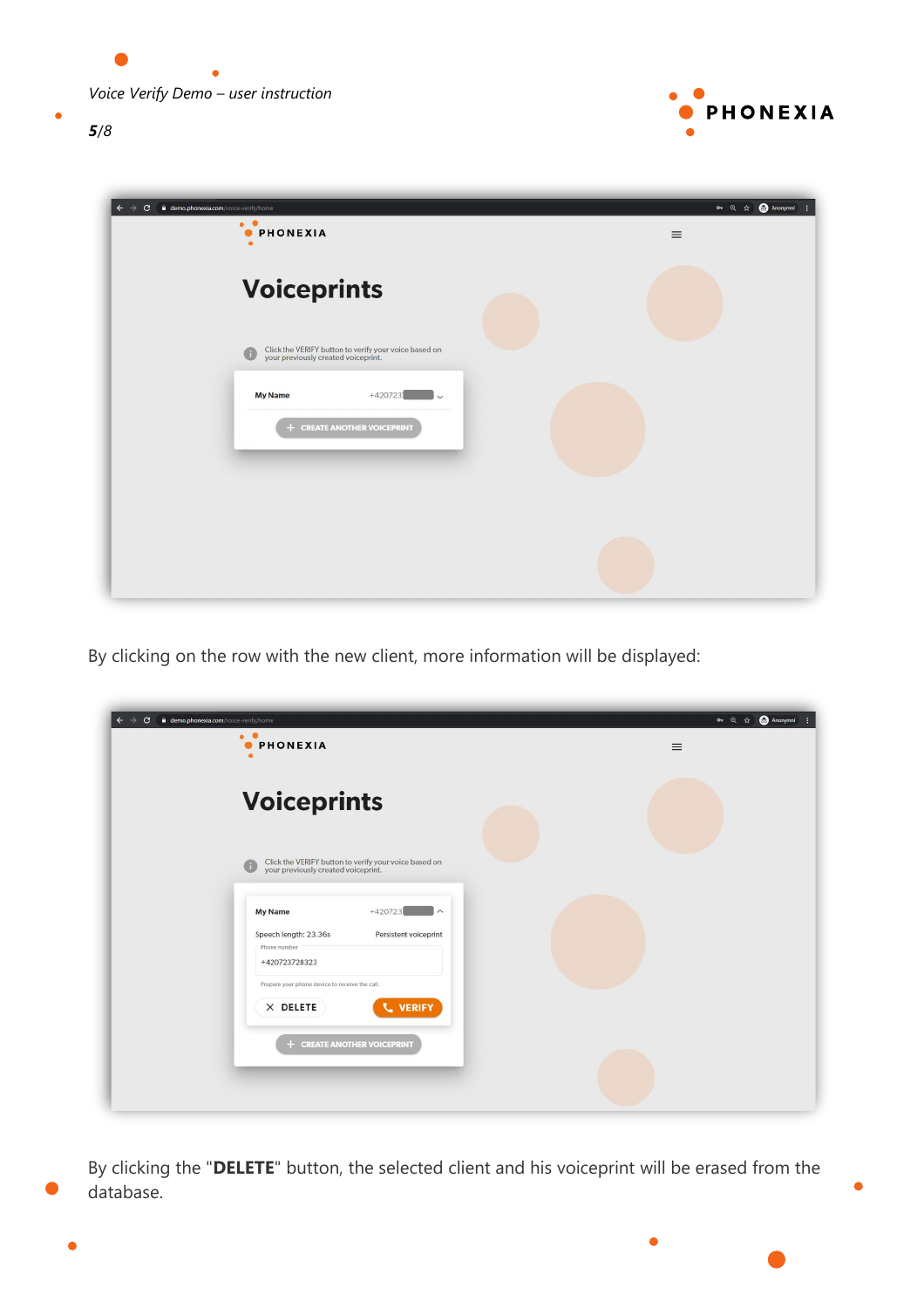

To proceed to verification of the client in the next call, press the "**CALL**" button. You will receive another phone call from our DEMO and again there will be a short automatic voice message, this time saying *"This is the Phonexia Voice Verify DEMO. Please speak freely to verify your voice."*

| $\mathbf{C}$<br>demo.phonexia.com/voice-verify/home<br>$\bullet$<br><b>O</b> PHONEXIA<br>$\bullet$ | <b>O</b> Anonymní<br>$\theta$ $\theta$ $\theta$<br>$\equiv$ |
|----------------------------------------------------------------------------------------------------|-------------------------------------------------------------|
| VERIFYING<br><b>My Name</b>                                                                        |                                                             |
| Calling +420723<br>for 00:08<br>00:08                                                              |                                                             |
| <b>VERIFIED</b><br>.<br>NOT SURE<br>SOMEONE ELSE                                                   |                                                             |
| 5s<br>0s<br>mummynmmm                                                                              |                                                             |
| $\sim$ END CALL                                                                                    |                                                             |

When you start speaking to our DEMO you will see a verification graph. The graph can show three different outcomes:

- **VERIFIED** our technology has verified the user speaking right now as the user who made the enrollment
- **NOT SURE** our technology is not sure about the verification result. This typically happens at the beginning of the call as our technology needs at least 3 to 5 seconds of net speech for verification
- **SOMEONE ELSE** the verification was unsuccessful and the user speaking right now is **not** the user who made the enrollment

It is possible to check if our demo is detecting your speech. When it does, the line above the *"***END CALL***"* button turns into a wave: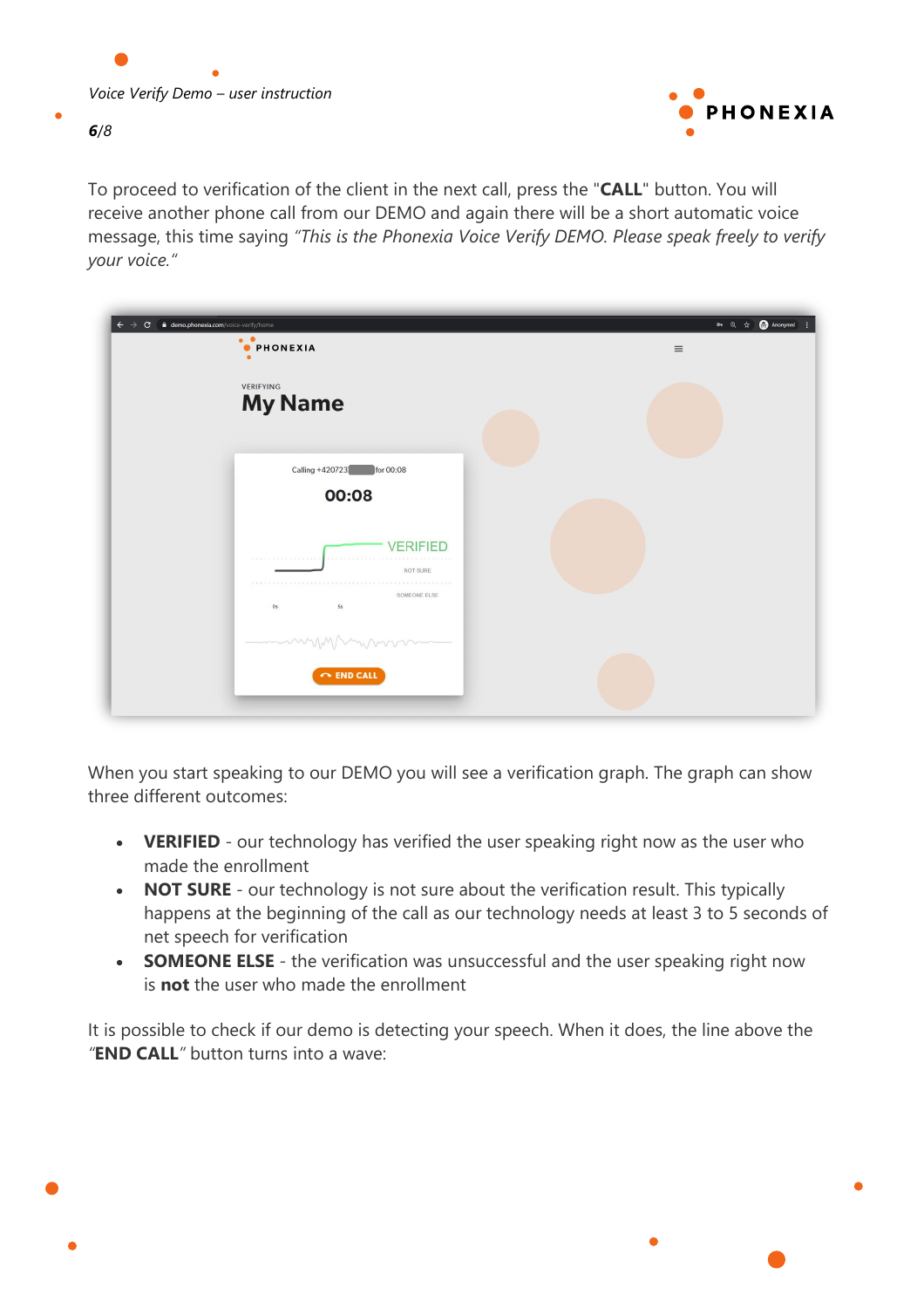

| $\mathbf{C}$ | demo.phonexia.com/voice-verify/home<br>$\bullet\quad \bullet$<br><b>O</b> PHONEXIA<br>$\bullet$ | or Q ☆ Convmní<br>$\equiv$ |
|--------------|-------------------------------------------------------------------------------------------------|----------------------------|
|              | <b>VERIFYING</b><br><b>My Name</b>                                                              |                            |
|              | Calling +420723<br>for 00:29<br>00:29                                                           |                            |
|              | <b>VERIFIED</b><br><b>NOT SURE</b>                                                              |                            |
|              | <b>SOMEONE ELSE</b><br>15s<br><b>20s</b>                                                        |                            |
|              | -murry<br>VYNW Myrn<br>$\curvearrowright$ END CALL                                              |                            |

After ending the call with "**END CALL**", an overview of the call will show up. By clicking "**CONTINUE**", you will return to the client management menu.

### **5. Additional explanation of how the DEMO works**

The DEMO verifies the user from the "last 5 seconds of net speech". That means the following:

- the DEMO is able to detect speaker change during the call
- the DEMO is **not** more sure about the verification result if you speak longer

This is true **only for this DEMO**, not for Phonexia Voice Verify itself, as the DEMO is for demonstrational purposes. This setting can be changed in the complete solution.

### **6. Troubleshooting**

In case of experiencing **difficulties in verification**, please check that, please note these points may lead to decreased verification accuracy:

- noisy environment
- bad quality of the audio
- shorter enrollment than 20 seconds